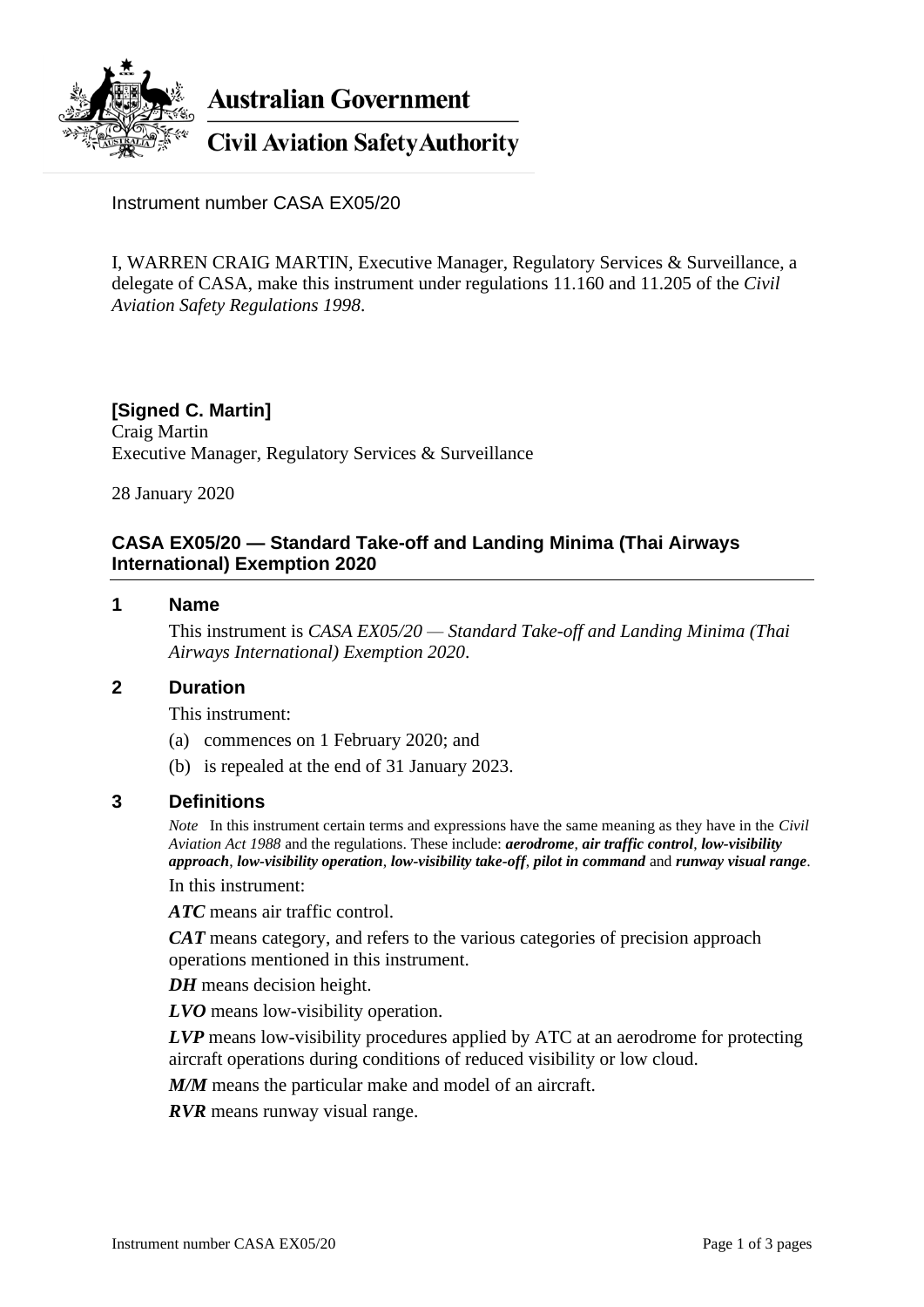# **4 Application**

This instrument applies in relation to Thai Airways International Public Company Limited of Thailand, ARN 503428 (the *exempted operator*), if:

- (a) the exempted operator conducts a flight to or from an aerodrome in any of the following kinds of aircraft (the *aircraft*): A330-300, A350-900, A380-800, B747-400, B777-200, B777-200ER, B777-300, B777-300ER, B787-8, B787-9; and
- (b) ATC at the aerodrome has informed the pilot in command of the aircraft that LVP are in force.

# **5 Exemptions**

- (1) The exempted operator is exempt from compliance with subregulations 257 (3) and (4) of CAR in relation to the flight.
- (2) The pilot in command of the aircraft is exempt from compliance with subregulations 257 (3) and (4) of CAR in relation to the flight.

## **6 Conditions**

- (1) It is a condition of the exemption in subsection 5 (1) that the exempted operator ensures compliance with the requirements mentioned in subsection (3).
- (2) It is a condition of the exemption in subsection  $5(2)$  that the pilot in command of the aircraft ensures compliance with the requirements mentioned in subsection (3).
- (3) The requirements are:
	- (a) the aircraft must comply with the meteorological minima for LVO and associated requirements set out in Schedule 1; and
	- (b) the requirements for LVO mentioned in Schedule 2.

# **Schedule 1 Operating minima for LVO**

## **Low-visibility take-off minimum**

1 An aircraft of a kind mentioned in column 1 of Table 1 must not conduct a low-visibility take-off from the aerodrome if the reported RVR for the take-off is less than the meteorological minimum mentioned in column 2 of the Table.

### **Table 1: Low-visibility take-off minimum**

| <b>Aircraft M/M</b>                                                                                        | <b>Meteorological minimum</b> |
|------------------------------------------------------------------------------------------------------------|-------------------------------|
| $\alpha$ (column 1)                                                                                        | $\alpha$ (column 2)           |
| A330-300; A350-900; A380-800; B747-400;<br>  B777-200; B777-200ER; B777-300; B777-300ER;<br>B787-8; B787-9 | $150 \text{ m}$               |

## **Low-visibility approach minima**

- 2 An aircraft of a kind mentioned in column 1 of Table 2, when conducting a low-visibility approach operation mentioned in column 2 of the Table for the purpose of landing the aircraft:
	- (a) has the RVR meteorological minimum mentioned in column 3 of the Table for the low-visibility approach operation; and